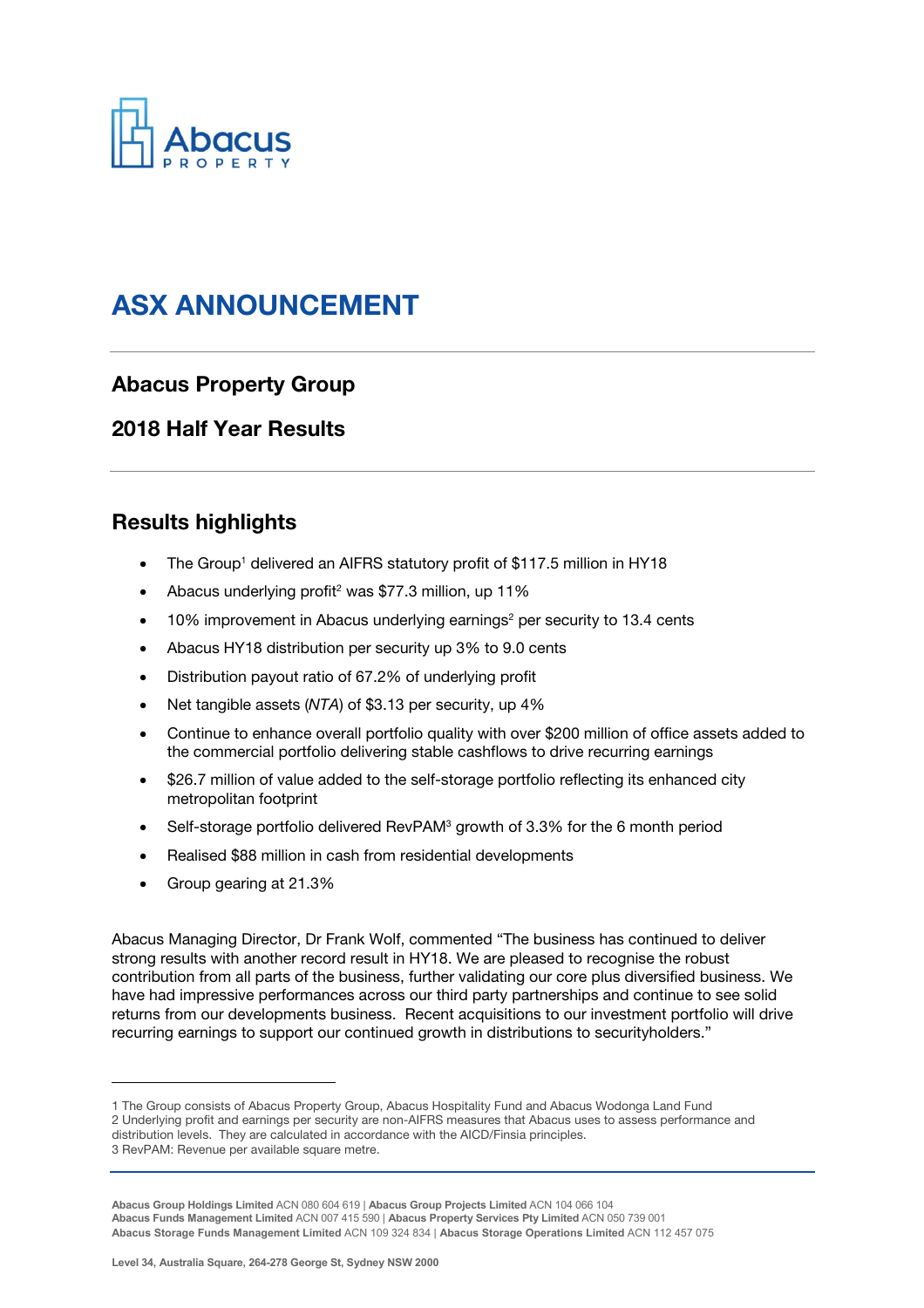| w<br>Ŧ. |   | <b>Property</b> | <b>START</b><br>W |   |  |
|---------|---|-----------------|-------------------|---|--|
|         |   | W<br>- 13       | ÷.                |   |  |
|         | ï |                 |                   | ï |  |
|         | τ | ल्ला            | X.                |   |  |

## Segment review

### 1. Property Investments

- 101 properties valued at \$1.93 billion
- Revaluation gains of \$41.6 million across the portfolios

#### A. Commercial portfolio

- \$55.0 million underlying EBITDA contribution up 3.8%
- 34 commercial properties valued at \$1.275 billion
- Portfolio capitalisation rate: 6.95%
- Occupancy<sup>4</sup>: 90.4%
- Like for like rental growth of 1.9%<sup>4</sup>
- Weighted average lease expiry (WALE) profile of 4.1 years<sup>4</sup>.

The commercial portfolio achieved strong returns by growing assets and revenue. Two properties valued at c.\$56 million were acquired during the period with a further \$144 million of acquisitions post balance date. These helped increase the portfolio's total assets to almost \$1.3 billion across 34 properties. Underlying EBITDA increased 3.8% to \$55 million largely driven by increased fee income from our third party capital platform.

Strong re-leasing activity across the industrial portfolio delivered 9.0% like for like rental growth. We continued to see the benefits of our redevelopment and refurbishment program across our retail portfolio with increases to occupancy and rental growth.

We believe in the near term, opportunities exist in the city fringe markets and in the super convenience based retail centres. We have acquired office assets in Abbotsford and Port Melbourne in Melbourne and Alexandria in Sydney. These properties provide solid, stable cashflows largely backed by high quality tenants in areas with low upcoming supply or areas of gentrification that will drive future rental growth and capital value over the long term. In retail, our main focus is the completion of the reconfiguration of Lutwyche City, Bacchus Marsh and Oasis shopping centres and the master planning for the bespoke enhancements of Ashfield Mall in Sydney.

#### B. Self-storage portfolio

- \$23.4 million underlying EBITDA contribution up 7.4%
- 67 self-storage assets valued at \$656 million
- Portfolio capitalisation rate: 7.6%
- Occupancy<sup>5</sup>: 88.3%
- Average rental pa<sup>5</sup>: \$271 per sqm
- RevPAM<sup>5</sup>: up 3.3% to \$239 per sqm

l

<sup>4</sup> Excluding development assets.

<sup>5</sup> Excluding assets awaiting conversion or newly converted assets in lease up.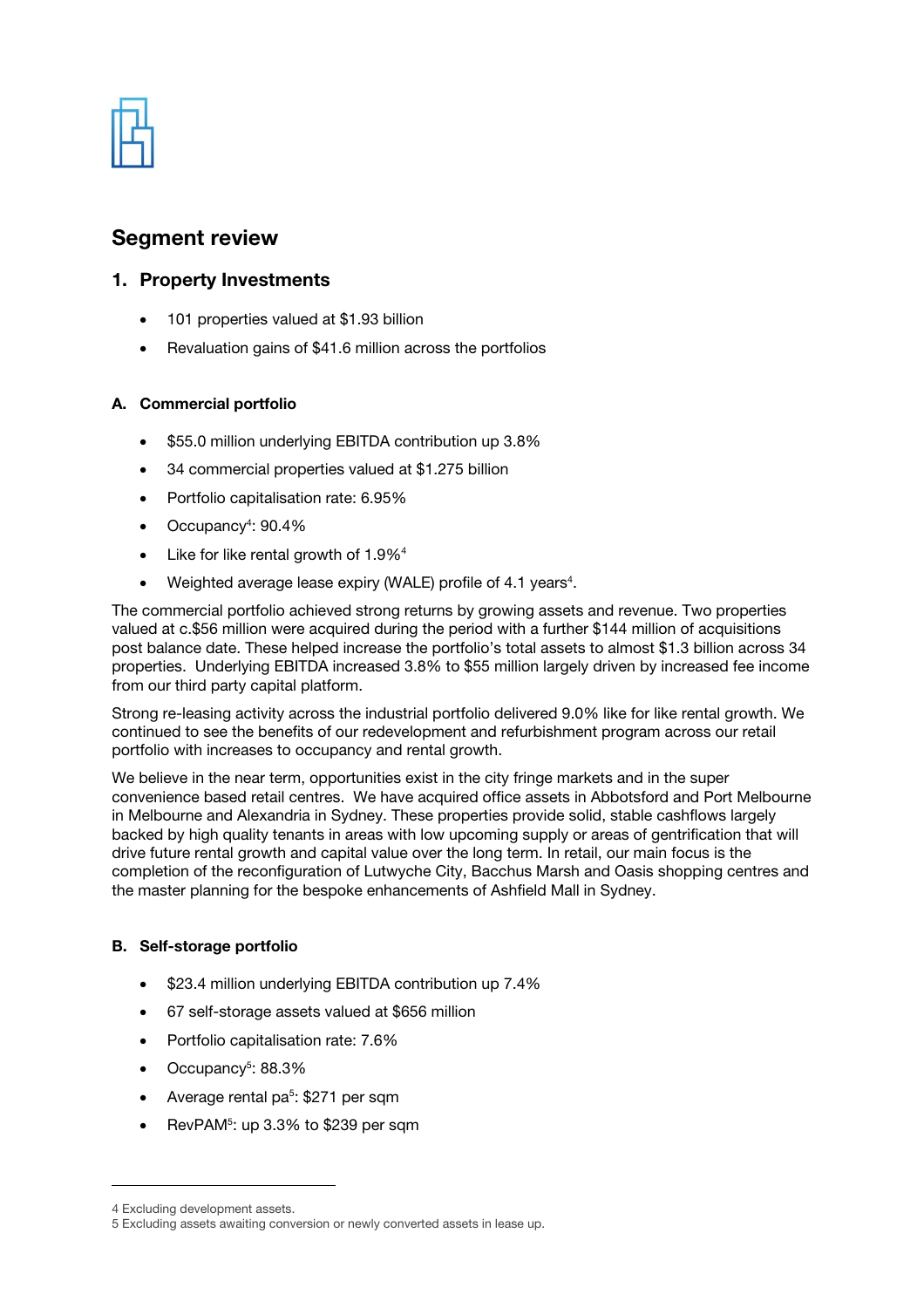

The self-storage portfolio continues to benefit from revenue growth and efficient and effective management. Trading across the portfolio continues to improve, delivering revenue growth of 7.4% for the period over the prior corresponding period. This drove underlying EBITDA growth of 7.4% to \$23.4 million. Occupancy levels remain high at over 88% across the portfolio which helped support strong rental rate growth of 4.4% for the period. This led to another strong improvement in revenue per available square metre (RevPAM) of 3.3% to \$239 per sqm over the six month period to 31 December 2017 and implies an annualised growth rate of over 6%.

We remain committed to a growth strategy in this sector. Growth has largely been through the acquisition of established facilities historically and while we continue to source established facilities we remain cautious of current market pricing. We anticipate future growth to occur through development opportunities via conversion of non self-storage assets into brand new self-storage facilities and through organic expansion of existing facilities. We remain committed to seeking assets in major metropolitan locations where facilities can generate rental rates in excess of the portfolio's average rental rate.

We added two new assets during the period that have conversion potential which we believe will deliver c.10,000 sqm of NLA. We now have 5 assets in various stages of planning and development with potential for c.26,000 sqm of NLA.

## 2. Developments

l

The developments division generated an underlying EBITDA result of \$28.1 million for the period. This was a 14.9% increase on HY17's result attributable to increased returns from completed development projects. Total assets amount to \$443.8 million a net \$4.5 million reduction during the period. \$82 million of capital and interest repayments were received during the period which was offset by additional interest accruals and drawdowns, mainly for Ashfield Central in Sydney which has increased external construction funding as it nears completion.

Project realisations and the receipt of interest payments during the period delivered over \$88 million of cash to the business. The Abacus developments portfolio comprises over 8,000 units or land lots which equates to a cost base of c\$56,000 per unit/land lot. This provides comfort that Abacus' exposure to residential apartment and land markets, where almost 90% is exposed to the Sydney market, is well protected and is on track to deliver returns in the future.

The development pipeline is skewed to the second half of FY18 with the FY18 pipeline due to complete over the next six to twelve months. We anticipate our two Sydney residential developments in Ashfield and Erskineville, with a total of 276 units, to commence settlements in May and June 2018 and whilst the substantive number of settlements will occur prior to financial year end we anticipate a small number of settlements will occur in early FY19. The Merivale project in South Brisbane is nearing completion with the IVY tower already completed and settlements commenced in late January with c.65% of settlements achieved to date. Settlements for EVE tower are anticipated to commence in mid-February and we anticipate the substantive number of settlements from both towers to complete prior to financial year end.

Earlier this week, Parramatta City Council (PCC) voted on our Camellia planning proposal in favour of the proposed 5.3:1 floor space ratio (FSR) that was previously endorsed by the Department of Planning & Environment (DP&E) as part of the current gateway determination. PCC determined to forward the planning proposal to the DP&E to finalise the site's rezoning to residential. We note that the DP&E have recently released its Draft Camellia Town Centre master plan<sup>6</sup> and we will now begin negotiations with the DP&E to finalise the density on this site. We are optimistic that Camellia will be realised in FY19 but to maximise outcomes for securityholders we recognise the complexity of the process with Government.

<sup>6</sup> http://planspolicies.planning.nsw.gov.au/index.pl?action=view\_job&job\_id=9087